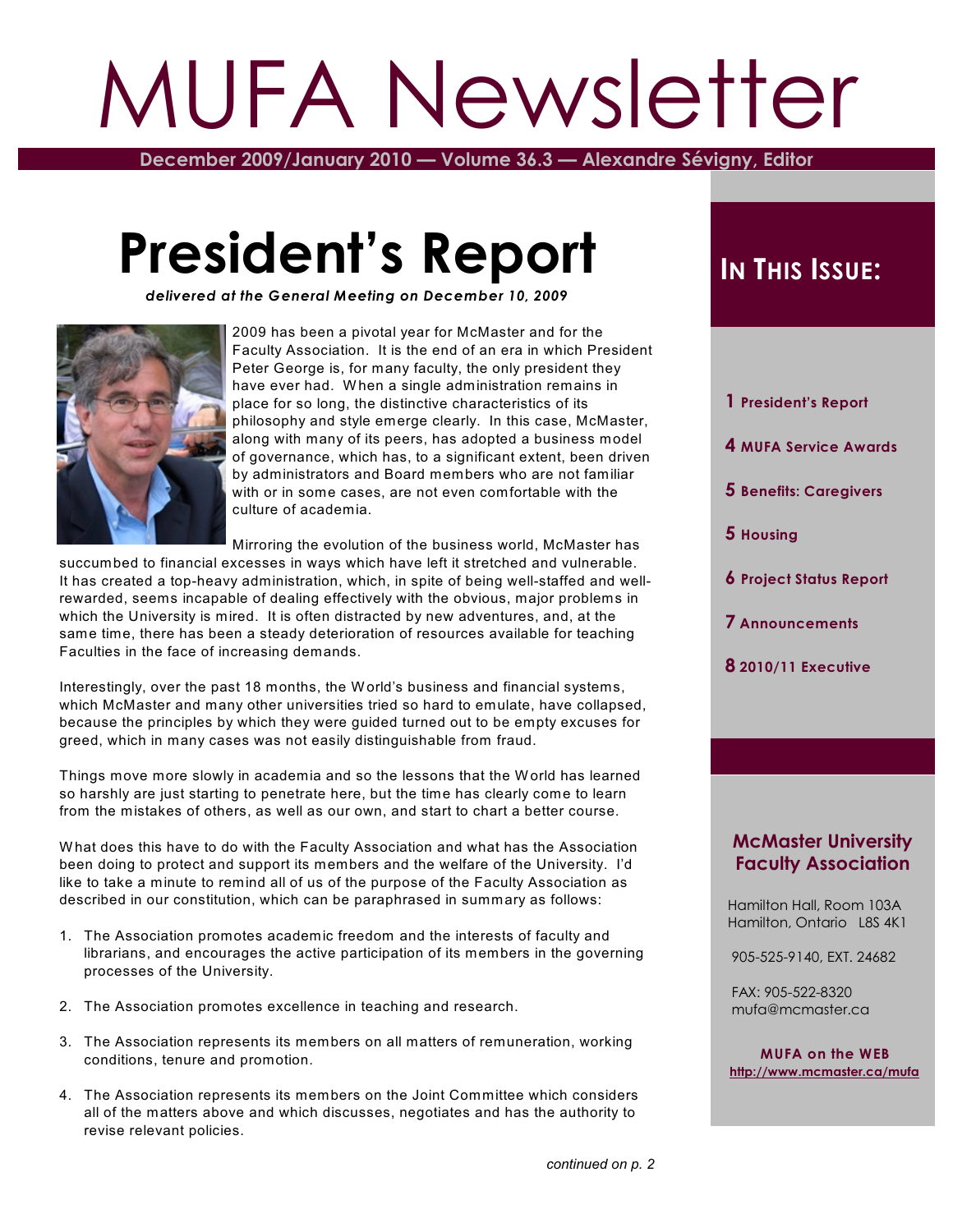#### **President's Report** (*continued from p. 1)*

So basically the purpose of the Association is both to promote the welfare of its members and to help the University succeed in its academic mission. How has the Association done in fulfilling this purpose?

W ell, in some sense we must have failed at a certain point by allowing the University to get into the sorry state that it's in. However a few years ago, it became clear that faculty needed to get more involved, and some members, who were serving on the Executive, ran for elected positions on the Board and Senate. Since the Association also has observer status on these bodies, we started to have more of a voice.

It was crucial to have faculty voices on the Board because of the impending Presidential search. Initially faculty were a discordant voice, but, by sending a consistent, principled message, being patient, and engaging individual Board members, the cumulative effect was that our voice was heard. In the end the Presidential Search Committee, which included three former MUFA presidents, listened carefully, through town hall meetings and individual submissions. They heard the message which was echoed across the campus and then searched for and seemingly have found a new president who will respect the academic roots of our institution and refocus on our mission of research and education. W hat I want to emphasize here is that without effective representation by faculty on the Board, which the Association promotes but does not actually do itself, the outcome would have almost certainly been very different.

This is the way that our collegial system works. W hen faculty participate actively and cooperatively in the governance of the University, then the University will stay focused on its mission and do well. This service to the University is an integral part of our academic duties. It promotes awareness and develops expertise among faculty in the inner workings of the University. If we leave the governance of the University to professional administrators, then we have only ourselves to blame for the unsatisfactory results. Furthermore, I cannot overemphasize the importance of cooperation and respect among faculty in the collegial governance process. Faculty Senators, Governors, and UPC members must work together and with the Association to maintain effective control of the governance system. This is an area where we still have much to learn.

The activities of the MUFA Executive over the past several months are best described as multiple crisis management. Following two unprecedented and illconsidered firings of librarians, we provided assistance to the affected librarians and explained to the Administration in the bluntest of terms that these events represented a failure of our system. The issue of job security for librarians has moved to the top of our agenda. This issue is complex and we are presently working to extract it from the bog of unworkable procedures. In the end, the Faculty Joint Committee will take over and deal with this issue.

The financial crisis, which like the month of March, came in like a lion, has now morphed into a relative lamb, much to the disappointment of those who would never let a good crisis go to waste. In the meantime we are left to deal with a request by the President to agree, in mid-contract, to increase our pension contributions to match the increases agreed to by CAW in their recent contract settlement. Extensive consultations with our membership have revealed an almost unanimously negative view of this request. Nevertheless we will continue to search for possible responses to the President's request which would be beneficial and agreeable to our members and to the University at large.

The issue of pensions and future benefits remains a hot-button one with certain members of our Board, and dealing with both perceptions and substantive benefits issues will remain on the front-burner, although our position is that these must be viewed in the context of the Total Compensation package. Pension discussions will also be affected by new Federal and Provincial initiatives to upgrade Canada's pension system.

The Faculty Association continues to deal with a host of major and minor issues and to assist faculty when problems and questions arise with respect to promotion, tenure and working conditions. The work is done by dedicated volunteers, who serve on the Executive or work on a multitude of committees. W e need many more such volunteers. We are also blessed by dedicated, knowledgeable and extremely competent staff, Phyllis and Kelly who provide extraordinary service to the Executive and to all of our members. W hen I think about my experience with MUFA, I am often struck by two things. One is the interaction with colleagues who are accomplished scholars in their own fields and who operate at a high intellectual level. W hen the MUFA Executive publishes a document or puts forward a



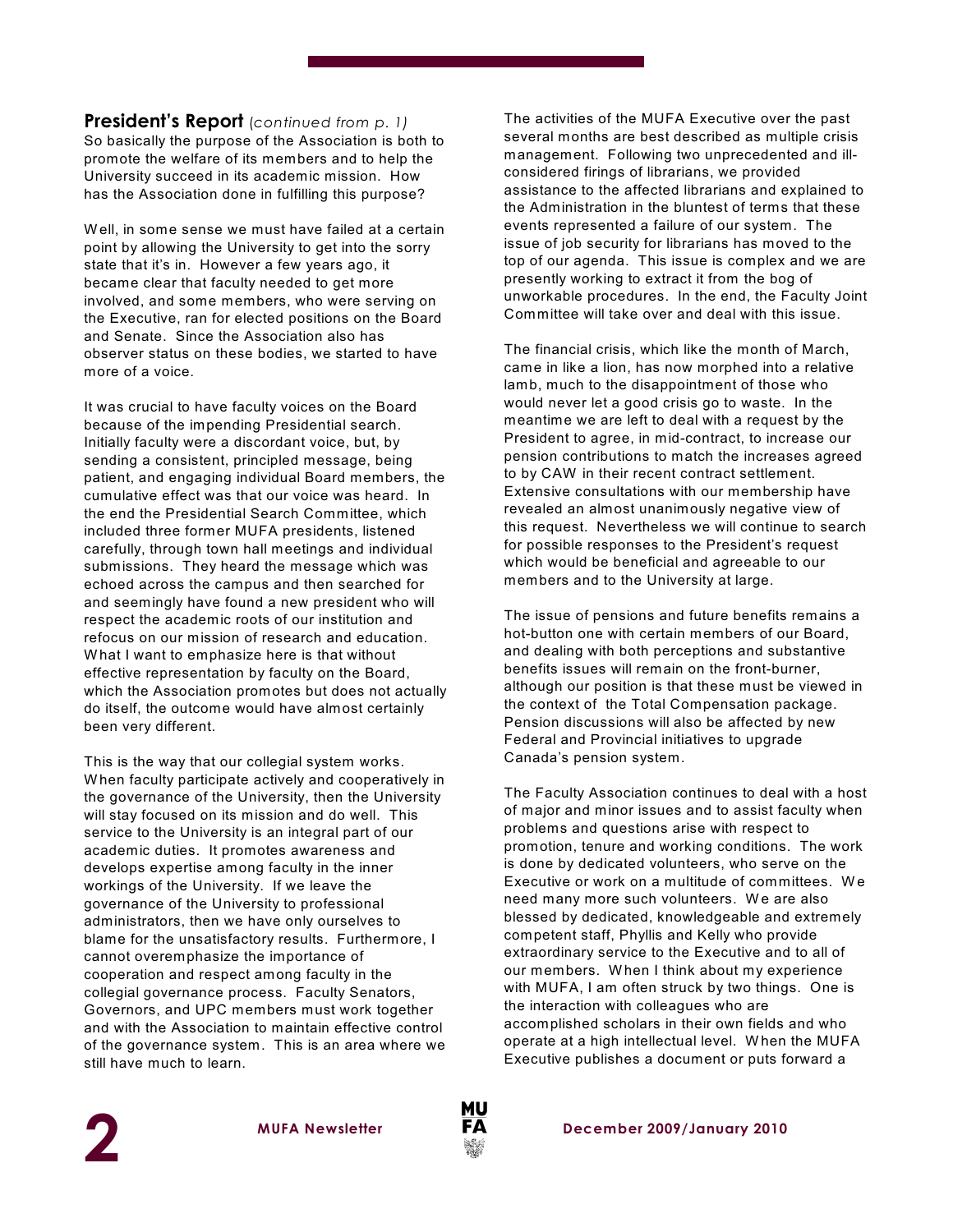policy which has been reviewed multiple times by this group, you can be sure that it is well conceived and thoroughly vetted. Secondly, I am constantly reminded of the fact that, in light of the enormous turnover in University personnel over the past several years, it has been left to MUFA to preserve McMaster's institutional memories and, to a great extent, its principles and values. This would not have been our choice, since we would have preferred that these memories, principles and values would permeate the entire institution, and hopefully they will in the future.

In closing I would like to express my extreme gratitude to my colleagues, our past and past-past presidents, Richard Stubbs and Peter Sutherland, who have worked closely with me on the Joint Committee and who have had to endure countless emails and have helped me avoid making errors in judgment on more than one occasion. I would also like to welcome our Vice-President, Virginia Aksan, back from her research leave and on to the Joint Committee where I am sure she will represent us well.

John Berlinsky

# **MUFA represented at Lakehead Protest**

Alex Sévigny went to Lakehead University in Thunder Bay as representative of MUFA to participate in a protest against the Lakehead administration's decision to put faculty and staff on a four-day furlough to save money. The protest was very well attended, with representatives from across Canada participating. On the morning of December 21, a group of approximately 300 people marched 1.5 kilometres from Lakehead University Faculty Association's (LUFA) off-campus headquarters to the main university building to find locked doors. Rousing speeches were delivered by CAUT members, as well as members of other labour organisations about the regressive nature of furlough as a solution to Lakehead's operating budget problems. In a moment of ironic levity, Santa Claus even made an appearance, delivering stockings emblazoned with the names of the senior Lakehead

administration and filled with coal. W hile the mood was quite positive, the resolve of the protesters was firm — everyone was united in condemning the actions of the Lakehead administration and the terrible precedent it would set if the furlough survived the appeal process. In his speech, James Turk, Executive Director of CAUT, highlighted the negative precedent set by the Lakehead administration's decision to impose furlough and break the contract with faculty without negotiating with or consulting LUFA. The protest garnered significant local media coverage, as well as a widely read blog post by globecampus.com writer, Joey Coleman (**[http://bit.ly/6Cjuv4](http://bit.ly/6Cjuv4).)**).

This Newsletter is published monthly between September and May by the Faculty Association at McMaster University. The Association's Executive for 2009/10 is composed of the following members:

President **John Berlinsky** Vice-President Virginia Aksan Past-President Richard Stubbs Academic Affairs Nancy Bouchier Human Rights Bonny Ibhawoh Library Rick Stapleton Membership Marek Niewczas OCUFA Director Richard Stubbs Pension Khalid Nainar Public Relations Alexandre Sévigny Remuneration Herb Schellhorn Spec Enquiries & Grievances Peter Sutherland Tenure Martin Dooley Treasurer Gladys Peachey Without Portfolio Michelle MacDonald  $\overline{a}$ 

Executive Director PhyllisDeRosa Koetting Administrative Assistant Kelly McCaughey Returning Officer Matheus Grasselli

Opinions expressed in this Newsletter are those of the authors and do not represent the views of the Association or of its Executive unless so specified. Anyone wishing to contribute to the MUFA *Newsletter* is invited to send submissions to the Faculty Association Office (HH-103A, e-mail: mufa@mcmaster.ca, ext. 24682). Deadlines are the 15th of each month. All submissions will be published at the discretion of the Editor. Current and past issues of the MUFA *Newsletter* are posted on the MUFA website (www.mcmaster.ca/mufa.).

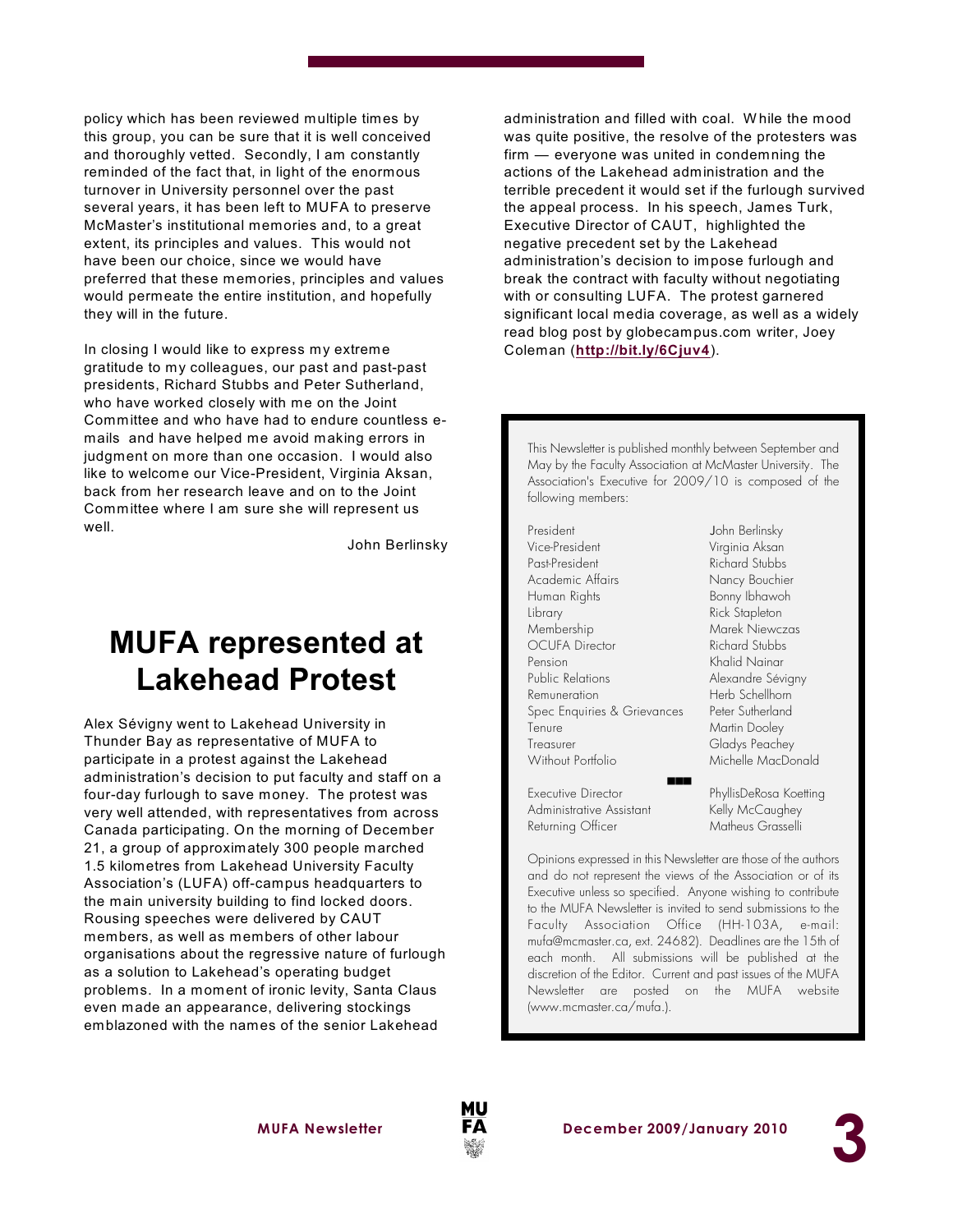# **Call for Nominations**

### **The MUFA Faculty/Librarian Awards for Outstanding Service**

#### **PURPOSE**

The purpose of these awards is to provide an annual recognition for faculty and professional librarians who have made an outstanding contribution to the University through the provision of exceptional service to faculty, librarians, staff, students or alumni.

#### **THE AWARDS**

Each year there will be a maximum of three awards in the amount of \$1,500.

#### **ELIGIBILITY**

The awards are open to all members of the McMaster University Faculty Association (MUFA).

#### **PROCEDURES**

- 1. The MUFA Executive has appointed a chair and committee drawn from amongst the categories of faculty, professional librarians, staff, students, and alumni. The Secretariat to the committee is the MUFA Executive Director.
- 2. The period of the award is a calendar year.
- 3. Nominations
	- a. Nominations must be e-mailed (mufa@mcmaster.ca) or mailed to MUFA (Hamilton Hall 103A) no later than

### **March 15, 2010**

b. The nominator must attach a supporting narrative of not more than 750 words.

- c. Each nomination must be supported by a minimum of 2, and not more than 4 reference letters. These reference letters must be e-mailed or mailed, either through the nominator or independently. Reference letters should not exceed 500 words.
- d. Position and contact information for the nominator and all references must be clearly indicated.
- 4. The Committee will review the nominations. Among the factors considered by the Committee will be:
	- $\blacksquare$  enhancement of the reputation of McMaster University
	- **provision of excellent service**
	- **E** demonstrated innovation
	- $\blacksquare$  breadth and depth of impact
	- $\blacksquare$  strength of support in nominations
- 5. The faculty/librarians selected to receive the awards will be invited to attend a special reception following the Annual General Meeting in the spring and will be presented with their awards at that time. Pictures of the individual recipients and a brief summary of the rationale for their award will be published in the MUFA *Newsletter* and on the MUFA W eb page.
- 6. Each faculty/librarian who is nominated for an award will receive a letter of commendation from the MUFA President.



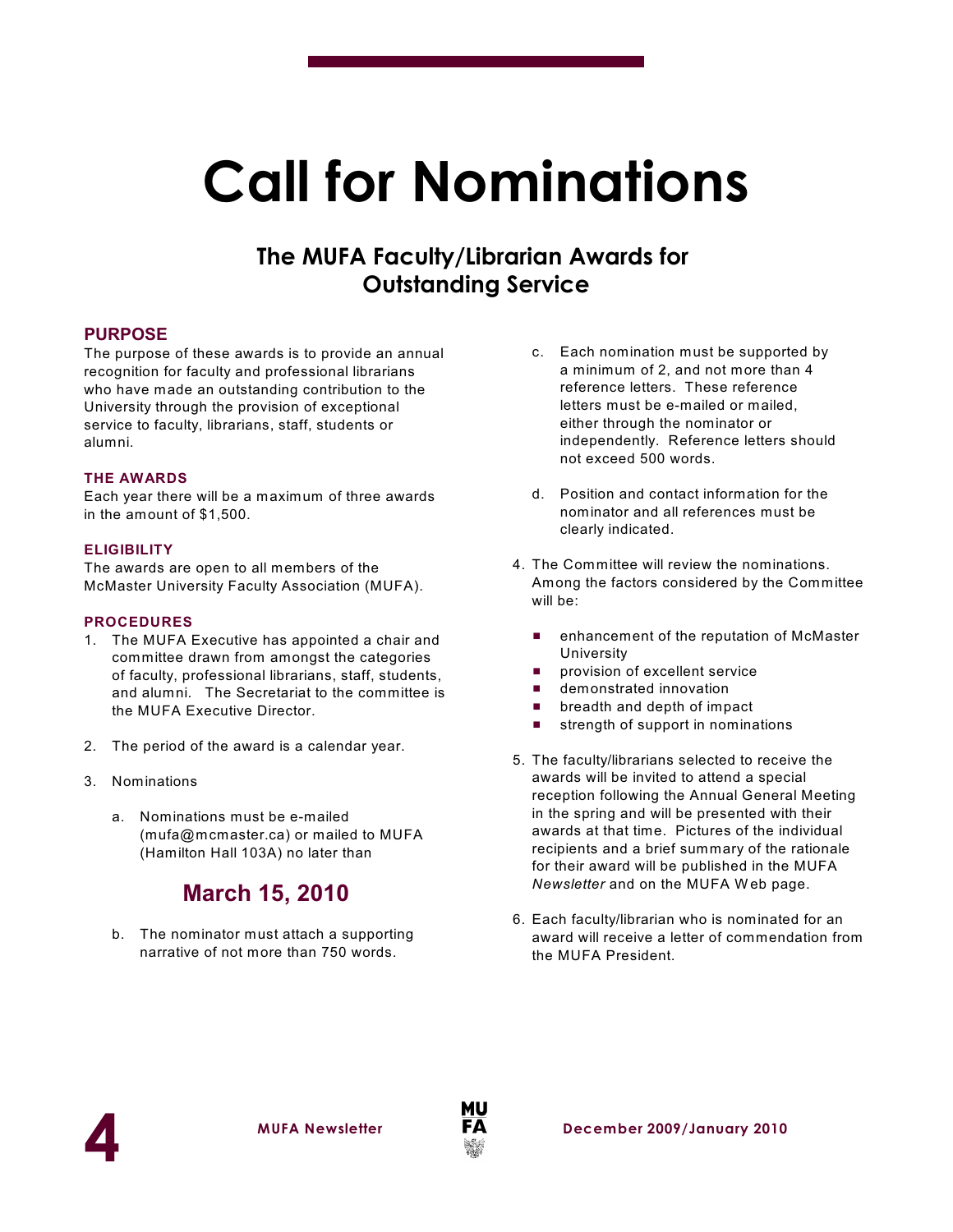

# **Caregivers**

Are you looking after sick children, a spouse in distress, or providing palliative care for seniors? Many faculty and librarians are unaware of the resources available to them when they become caregivers. During these difficult times, there is no need to deal with this alone.

Your chair/supervisor and, if appropriate, your Dean should be made aware of the situation so that they can assist — this is especially important for pretenure faculty. Too often the silence of the caregiver, who shows signs of stress at work, leads to interpretations by colleagues and staff that can add more pressure to the situation.

#### Consult the *Policy and Procedures on Employment Accommodation* (see

**<http://www.mcmaster.ca/mufa/handbook/accomm.htm>**), especially the section headed "Family Responsibilities". You will find helpful advice regarding how to balance your family and work obligations.

An important source of support for those dealing with caregiver issues is through the University's Employee and Family Assistance Plan (EFAP) provider, Human Solutions. The Human Solutions website is available at: **<http://www.wilsonbanwell.com/>**. Individuals are able to contact Human Solutions directly to seek assistance in dealing with a wide range of issues. This can include finding support for the caregiver. A quick review of this website also shows links to Counselling, On-Line courses, W ellness Tests, Health Companion, and Child and Elder Care. A tremendous amount of material on

support services is available under the Child and Elder Care link, including material for caregiver stress.

In addition to the EFAP program, Human Resources offers information sessions on topics such as mental health and workplace health and wellness. These are scheduled at various times in the year as part of their Healthy W orkplace programming, or may be scheduled as requested. Employee Health Services also includes professional support resources, including Dr. Allan Rosenfeld, Consulting Occupational Physician, and Dr. Stanley Dermer, Occupational Psychiatrist. These professionals do not 'treat', but provide expert consultation to assist with workplace issues, workplace absences or accommodations. Discussions with these physicians are provided on a referral basis through Employee Health Services.



for any time frame between January 2010 to August 31, 2010. Partially furnished one-bedroom condominium unit with modern kitchen, dishwasher, microwave, solarium, jacuzzi tub, underground parking and storage, cable and internet. Lots of windows with western exposure. Located at Queen and Main on the bus route and walking distance to Locke Street and downtown areas. Perfect for a visiting professor or graduate student. \$1000/mo (utilities incl). If interested, please contact Lauren at **[pontarld@univmail.cis.mcmaster.ca](mailto:pontarld@univmail.cis.mcmaster.ca)**



**5**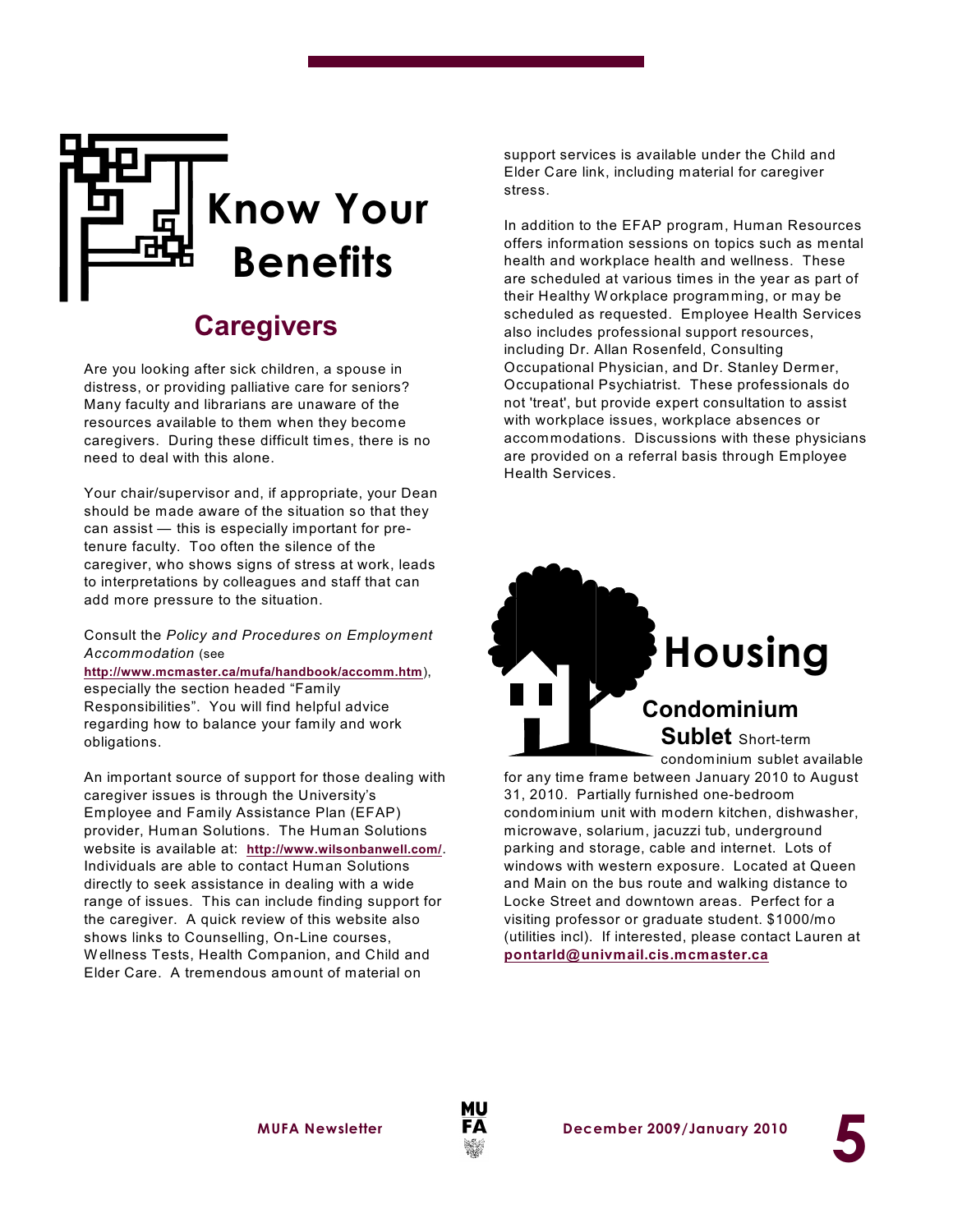# **Project Status Report**

**(as of January 20, 2010)**

| <b>Project Name</b>                                                                                                                      | <b>Estimated</b><br><b>Completion</b><br><b>Date</b> | <b>Approved or</b><br><b>Anticipated</b><br><b>Budget</b>                                        | <b>Status</b>                                                                                                                                                                                                                                          |  |  |
|------------------------------------------------------------------------------------------------------------------------------------------|------------------------------------------------------|--------------------------------------------------------------------------------------------------|--------------------------------------------------------------------------------------------------------------------------------------------------------------------------------------------------------------------------------------------------------|--|--|
| <b>Project &amp; Budget</b><br><b>Approved</b>                                                                                           |                                                      |                                                                                                  |                                                                                                                                                                                                                                                        |  |  |
| <b>McMaster Front Entrance</b><br>Improvements - Phase 2                                                                                 | Pending                                              | \$4,900,000                                                                                      | Preliminary design work complete. First stage of<br>landscaping to be implemented following the<br>completion of the Engineering Technology Bldg.                                                                                                      |  |  |
| MUMC Biosafety Lab 3 (FHS)                                                                                                               | Pending                                              | \$2,500,000                                                                                      | Working drawings are 90% complete.                                                                                                                                                                                                                     |  |  |
| <b>MUMC Farncombe Family</b><br>Digestive Health Research Inst.                                                                          | Summer 2010                                          | \$5,500,000<br>(rev Nov/09)                                                                      | Demolition work has commenced. Roof work<br>underway.                                                                                                                                                                                                  |  |  |
| Ron Joyce Centre (Formerly<br><b>Burlington Campus Centre for</b><br><b>Advanced Management Studies</b><br>[CAMS]                        | <b>Fall 2010</b>                                     | \$26,824,000                                                                                     | Site plan approval received. Structural steel complete.<br>Masonry and exterior glazing has commenced.                                                                                                                                                 |  |  |
| <b>Nuclear Reactor/NRB</b><br>Renovations                                                                                                | March 2011                                           | \$22,000,000                                                                                     | Detailed design complete. Site servicing review<br>complete. Working drawings and specifications are<br>25% complete.                                                                                                                                  |  |  |
| <b>IWC Centre for Spinal Cord Injury</b><br>Education, Research & Rehab<br>and Centre for Cancer Education,<br>Research & Rehabilitation | March 2011                                           | \$20,000,000                                                                                     | Renewal work on existing roof of IWC and emergency<br>power improvements complete. The floor plan has<br>been signed off and the consultants are 25% complete<br>drawing stage. Review of mechanical and electrical<br>infrastructure in IWC complete. |  |  |
| <b>Other</b>                                                                                                                             |                                                      |                                                                                                  |                                                                                                                                                                                                                                                        |  |  |
| City of Hamilton Combined Sewer<br>Overflow (CSO) Tank                                                                                   | <b>Fall 2009</b>                                     | City of Hamilton<br>Project                                                                      | Construction approximately 85% complete. Project will<br>extend into Winter. Parking Services aware of<br>situation.                                                                                                                                   |  |  |
| <b>McMaster Innovation Park</b><br>CanMet Building                                                                                       |                                                      | MIP Board ap-<br>proval to proceed<br>with sourcing of<br>financing & finali-<br>zation of lease | Ellis-Don Construction Ltd. Has completed all concrete<br>work. Interior masonry and e <sup>xt</sup> erior glazing<br>commencing.                                                                                                                      |  |  |
| <b>McMaster Innovation Park</b><br>McMaster Centre for Primary<br>Care                                                                   | Summer 2012                                          | \$40,000,000                                                                                     | Recommendation for program approval to January<br>2010 Planning and Building Committee. Architect<br>selection in progress.                                                                                                                            |  |  |



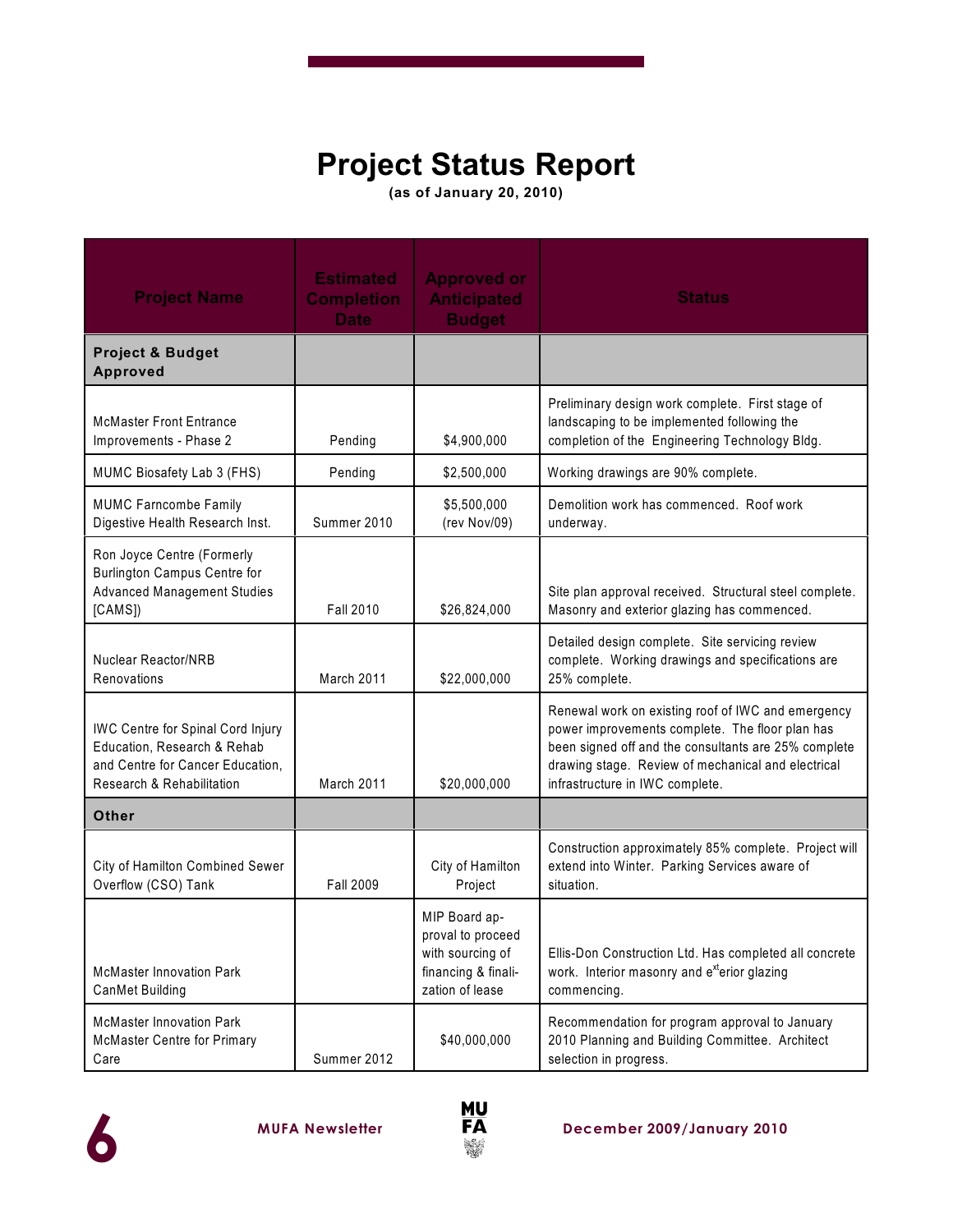| <b>For Future Consideration</b>                                                             |                                 |                                                                                                                                                                      |
|---------------------------------------------------------------------------------------------|---------------------------------|----------------------------------------------------------------------------------------------------------------------------------------------------------------------|
| Wilson Building for Studies in<br>Humanities and Social Sciences<br>(Liberal Arts Building) | \$50,000,000 to<br>\$60,000,000 | Revised submission to MTCU expected in January<br>2010. Long Term Capital Planning Submission to<br>MTCU (Aug 2008). Development of a Functional Plan<br>is on-going |
| <b>McMaster Innovation Park</b><br>Life Sciences Building                                   | \$45,000,000                    | MIP developing concept design                                                                                                                                        |
| Above Ground Parking Structure                                                              |                                 | On hold pending campus wide parking review                                                                                                                           |
| New Pool                                                                                    |                                 | PanAm Games Bid - project under review.                                                                                                                              |
| Sports Arena                                                                                |                                 | Offsite Location                                                                                                                                                     |
| <b>Tennis Courts</b>                                                                        |                                 |                                                                                                                                                                      |

Nominated by the MUFA Executive, **DAVID HITCHCOCK** (Philosophy), has received the **CAUT Dedicated Service Award** in recognition of his exceptional service to the Faculty Association. Congratulations, David. You deserve the thanks of the MUFA membership for your efforts on their behalf.

# **Welcome New Members**

**Joseph Beyene** Clinical Epid & Biostatistics **Kai Huang** Operations Management **Sang-Tae Kim** Geography & Earth Sciences **Changchun Xie** Clinical Epid & Biostatistics

Many thanks to **Ian Hambleton** (Mathematics & Statistics) , **Graeme Luke** (Physics & Astronomy) , and **Daphne Maurer** (Psychology, Neuroscience & Behaviour) for agreeing to sit on the **Budget Advisory Committee**. **Yvonne Lawlor** will represent the School of Nursing on **MUFA Council**. Thanks also to **Terri Lewis** (Pyschology, Neuroscience & Behaviour) and **Joanna Pierazzo** (Nursing) who will sit on the MUFA **Nominating Committee**.

**Passages Robert Horvath**, Civil Engineering, November 27, 2009